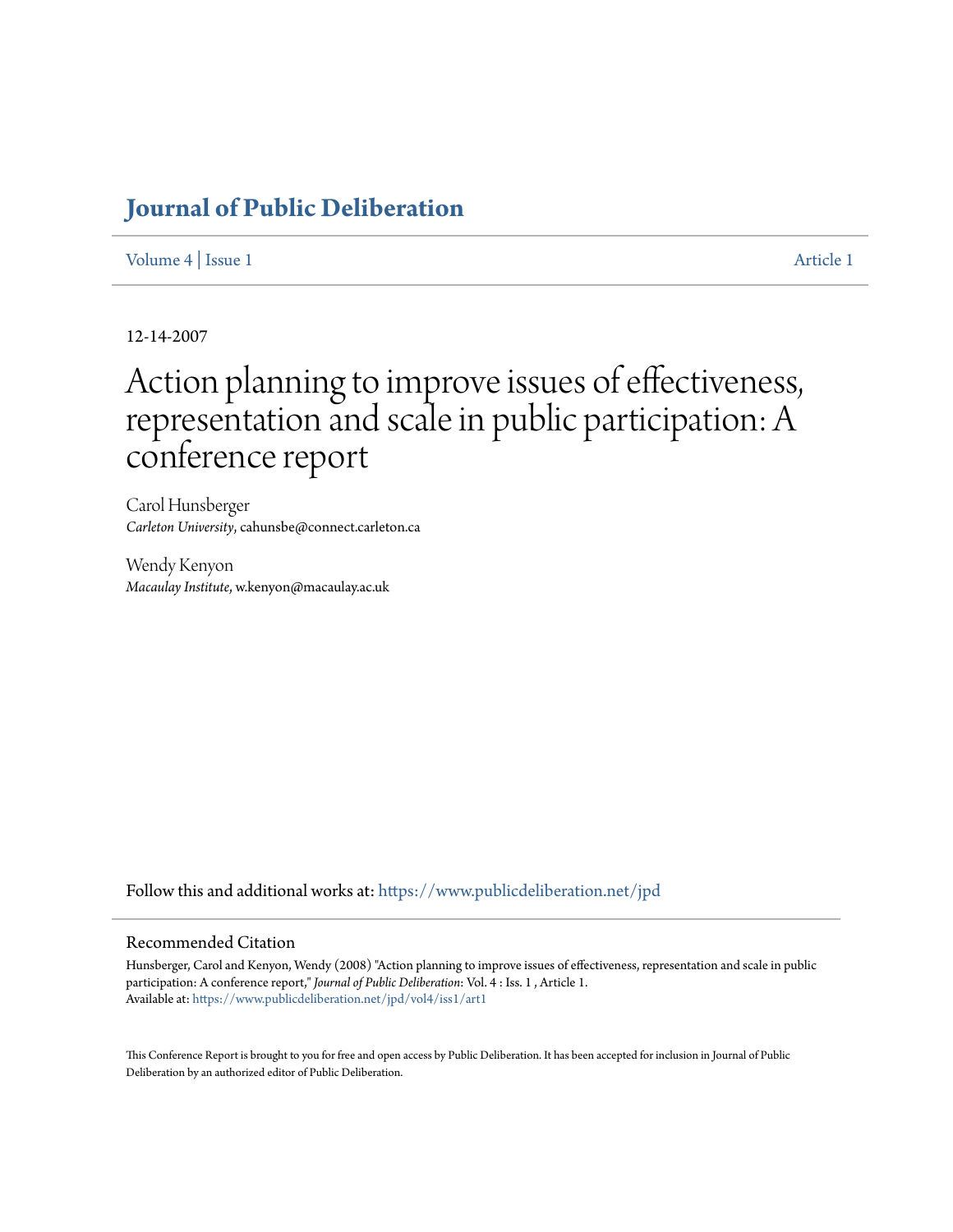Action planning to improve issues of effectiveness, representation and scale in public participation: A conference report

## **Abstract**

This conference report examines issues of effectiveness, representation and scale in deliberative processes by reporting on outcomes of the Participatory Approaches in Science and Technology (PATH) conference. The H-form and action planning (HAP) approach was used to guide 120 participating experts in a plenary workshop as they assessed the current state of practice and developed action plans for improving public participation in decision-making related to science and technology. The workshop outcomes highlighted the need for greater institutionalisation of participatory processes within decision-making structures and wider society, coupled with improved transparency in decisionmaking and increased emphasis on participatory democracy in the formal education system. Higher levels of funding and logistical support for participatory processes were also recommended, along with improvements to practice through continued innovation and testing of methods, as well as enhanced opportunities for collaborative learning from past experiences. Challenges in representing the values and views of diverse publics were identified as a central concern. The HAP approach provided a systematic way of exploring individual and collective thoughts on a complex topic as well as a means of developing ideas into practical action plans. Reflections on the benefits and shortcomings of this method are offered.

## **Keywords**

Public participation; policy development; deliberative processes; action planning; representation; scale

### **Acknowledgements**

The authors would like to thank participants at the PATH conference for their participation in the workshop. We would also like to thank Vikki Hilton for her help in learning about and developing the method.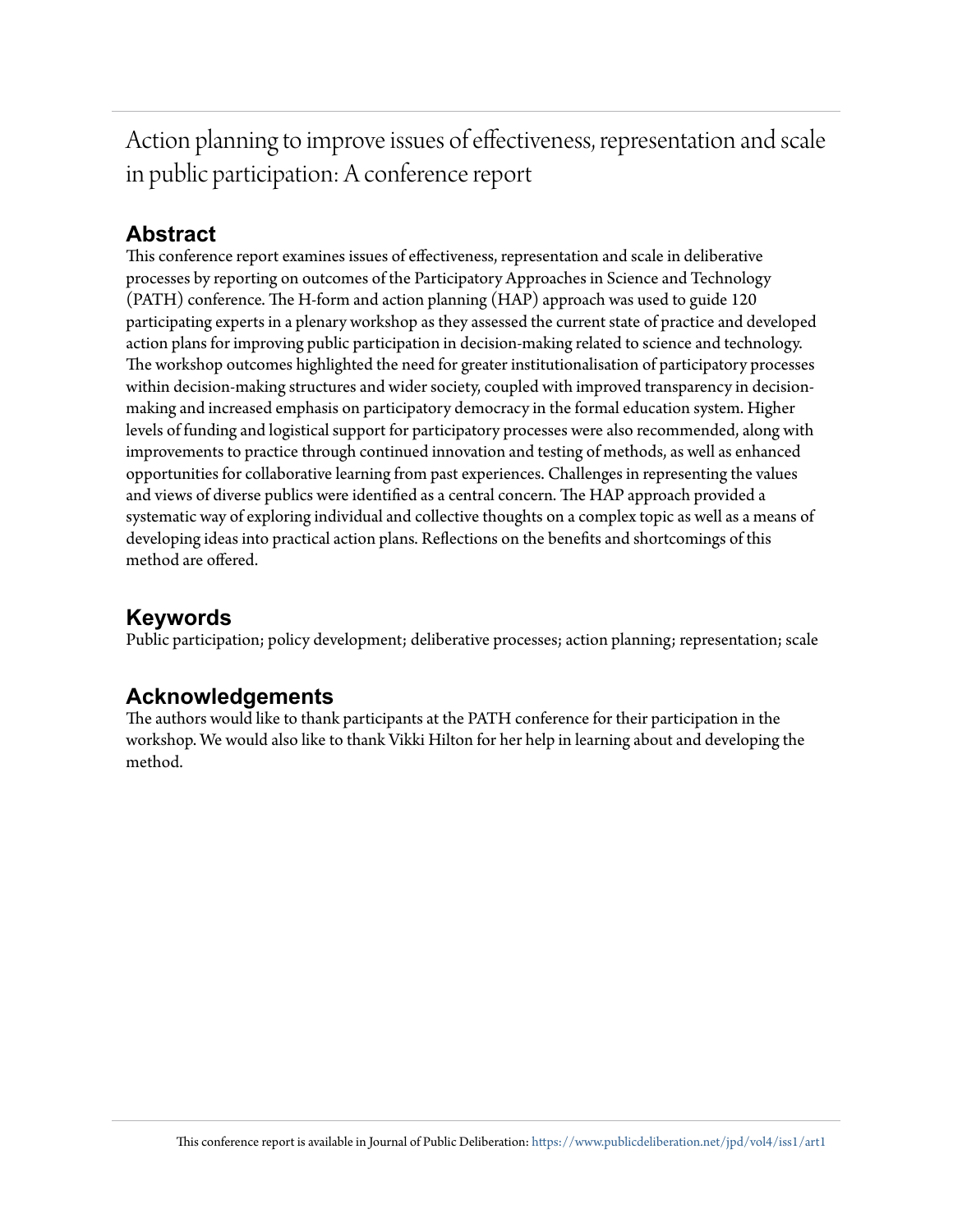#### **1. Introduction to the PATH project and conference**

The PATH conference was held in Edinburgh in June 2006 and was organised as part of the Participatory Approaches in Science and Technology (PATH) project, funded under the European Union Framework VI Programme. The project involved a consortium of EU partners and aimed to form a network of interested parties concerned with the involvement of society in the deliberation of sciencebased policy issues. Academics, practitioners, policy-makers and stakeholders came together during the project to exchange knowledge and develop future directions for public participation in science and technology issues. The project focused on two persistent and ongoing challenges: scale and representation. These two cross-cutting themes were explored at a generic level, and also illustrated and analysed via three case study areas. The case study areas were selected to represent ongoing areas of debate, areas of current policy development and upcoming issues: genetically modified organisms (GMOs) in agriculture, biodiversity conservation and nanotechnology.

The PATH conference further developed the themes of the project and specifically addressed the three substantive issues of effectiveness, representation and scale in deliberative processes. 120 members of PATH network met at the conference. Their experience and expertise were harnessed during two plenary workshops, where the H-form and action planning (HAP) approach was used to structure their individual and collective thinking on the three issues. These thematic areas were derived from the objectives of the PATH project and, using input from PATH partners, were developed into specific guiding questions which conference participants explored:

- *How effectively are the public involved in policy development?*
- *How well are different values represented in participatory processes?*
- *How good are participatory methods at involving people at multiple scales?*

This paper reports on the process and outcome of the PATH conference workshop. The next section provides some background on the themes of the workshop and sets out the challenges they present. Section 3 details the two part methodology used. The outcomes are set out and then discussed in sections 4 and 5 respectively, before some conclusions made.

#### **2. Effectiveness, representation and scale in public participation**

It has been widely recognised within non-government organisation (NGO), academic and policy circles that deliberation of science-based issues is no longer the exclusive realm of politicians and experts but requires new participatory structures to enable involvement of a wide range of actors including the public

1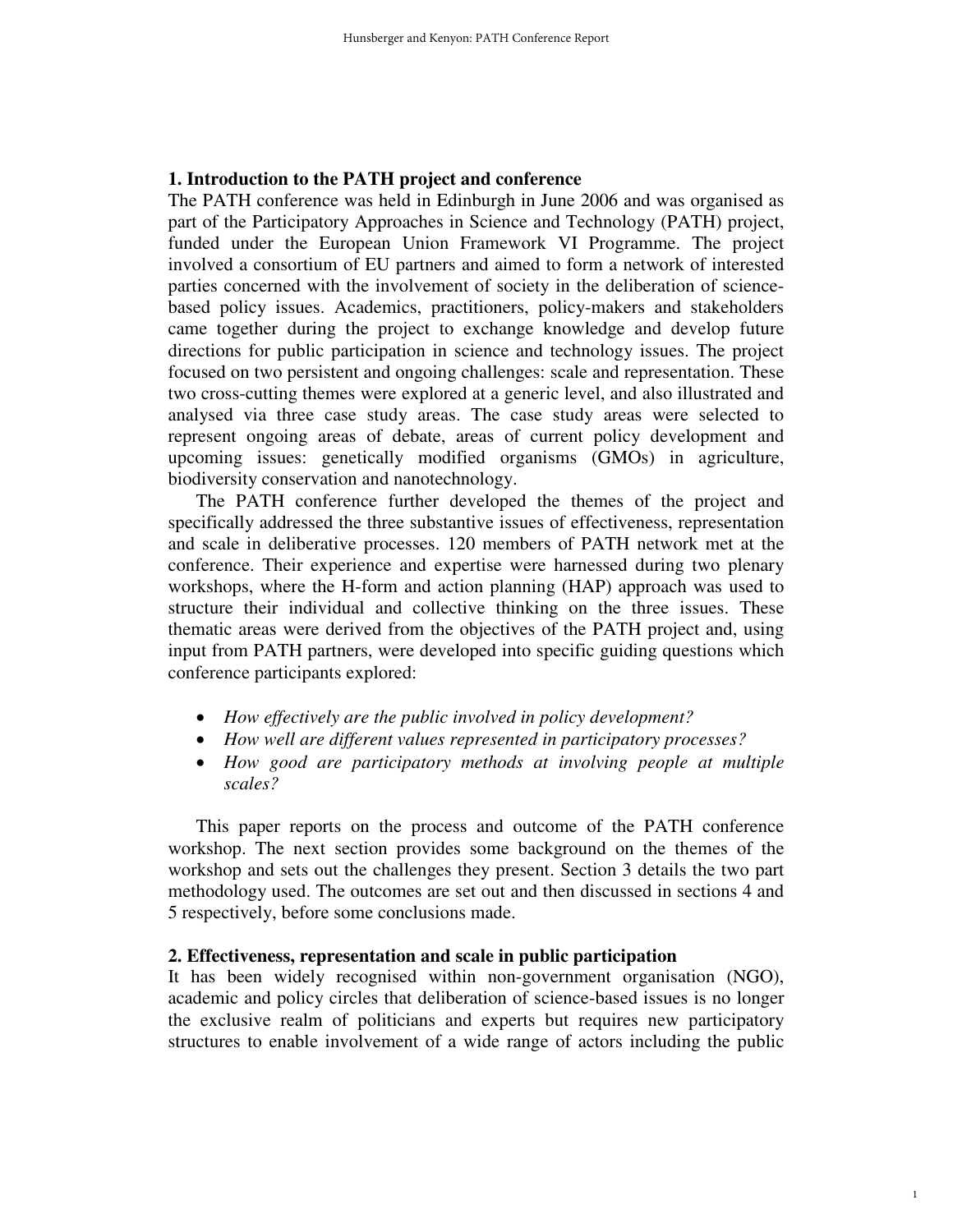(Irwin and Wynn, 1996; Renn, 2002). In a complex society, traditional theories of democracy that suggest that elected representatives respond to their constituents' interests are now being challenged (Dryzek, 1990). Attempts at participatory deliberation have yielded insights and produced decisions that are more widely informed, but questions remain regarding how to improve the effectiveness of public participation on theoretical, methodological, practical and institutional levels. With this increasing interest in public participation, developing more effective participation is vital.

A major challenge concerns the ability of participatory processes to represent different perspectives and values. Notions of representation that are based purely on mathematical approaches are problematic as the public is not made up of homogeneous groups. Given such difficulties, issues such as who is represented currently in participatory processes and who is excluded, and the principles that should guide representation become pertinent. The need for policy development to incorporate multiple values and different perspectives has been exemplified by the controversy in Europe over the commercialisation of new technologies such as biotechnology using gene transfer (Durant et al, 1998; Tait, 2001). Considering how different values can best be included within participatory processes is a concern to many practitioners.

Another question for organisers of participatory processes is how to grapple with issues of scale. Deliberative exercises have typically involved small numbers of participants at a local level. However, there is an increasing awareness of the need to build participatory processes at regional, national and even EU levels, in order to facilitate dialogue between different groups in the formulation of sciencebased policies. Given the growing influences of globalisation and environmental issues that transcend national boundaries, there is a strong case to be made for scaling up participation in policy deliberation (Buttel, 1997; Smith, 2001; Bulkeley and Mol, 2003). In adapting participatory instruments for use at larger scales a range of challenges arise such as language barriers, differences in political culture and discourse traditions, and practical problems connected to facilitating useful dialogue with large numbers of participants. Several strategies have been tried in an effort to achieve deliberative democracy at larger scales, but each continues to face constraints, among them political opposition, high costs, insufficient available time and energy on behalf of the public, and difficulties in leading and sustaining such efforts (Friedman, 2006). Exploring new ways of scaling up participatory processes is therefore a continuing challenge.

#### **3. Method**

During the PATH conference two plenary sessions were designated for a two-part workshop which addressed the issues of effectiveness, representation and scale. All 120 participants were therefore involved. The participants were largely from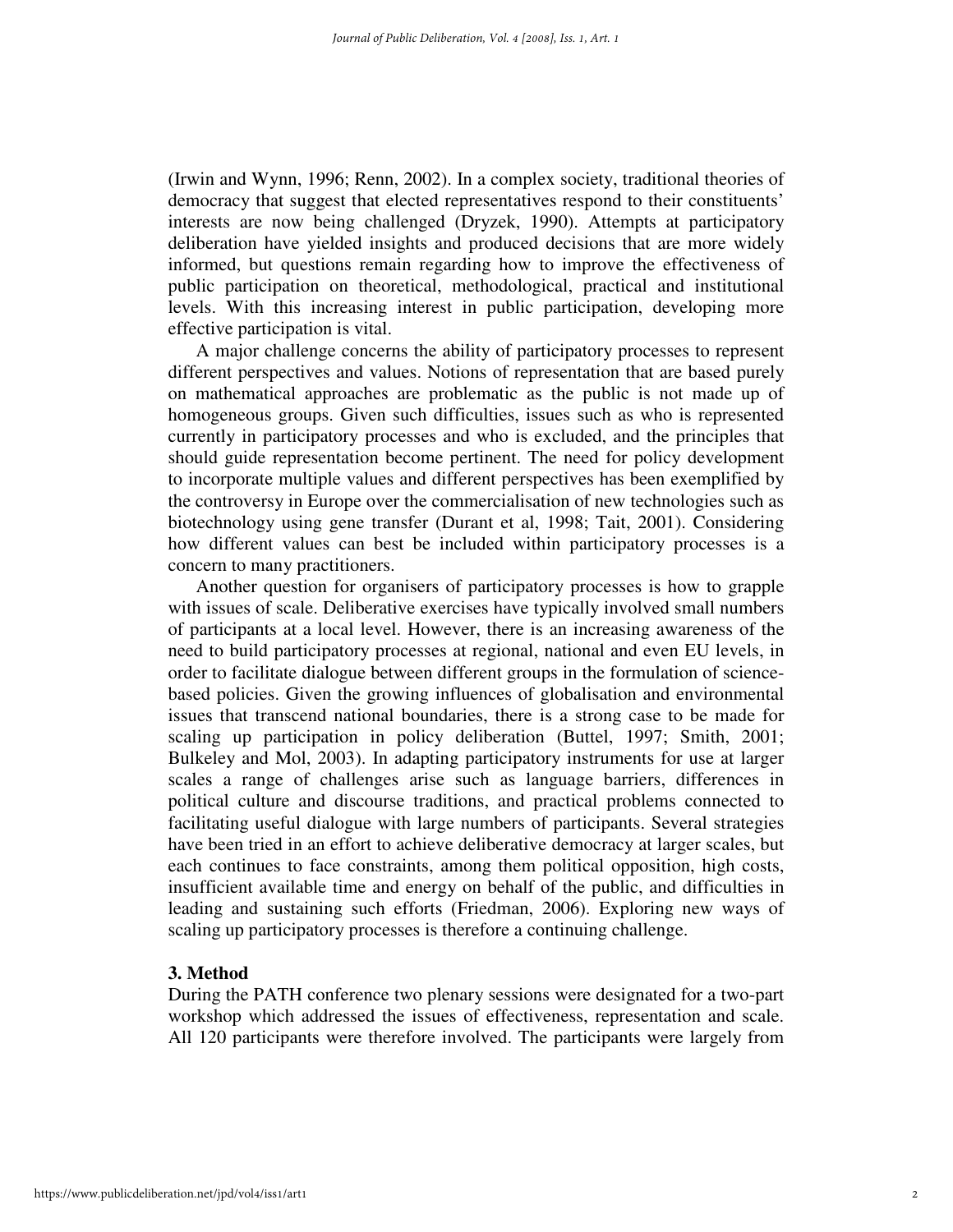academic backgrounds (approximately 85), around 21 were from government type organisations such as the Scottish Executive, the Environment Agency and the European Commission, whilst another 20 participants were from NGOs, consultancies and research councils. The majority of delegates were from the European Union, but there were also several participants from the USA and Australia, and one each from Uganda and the Philippines.

The aim of the PATH plenary workshop was to develop and facilitate a process which made use of the experience and expertise of the 120 conference delegates. The H-form and action planning (HAP) method was used to encourage delegates to work together in transforming their individual and collective insights into concrete action plans for improving practice with respect to participation in policy development. This approach was adapted from the H-form developed by Guy and Inglis (1999), and extended to include an action planning element. This section details the HAP process as it was followed during the PATH workshop.

In the first part of the conference workshop (the H-form workshop), all delegates worked simultaneously in small groups to address the first thematic question on effectiveness of public participation in policy development. Afterwards, the delegates worked in parallel to examine the questions of representation and scale, with roughly half of the delegates divided into small groups dedicated to each theme.

#### *3.1 The H-form*

The H-form is a tool designed to structure participants' thinking and generate ideas around a given question. The exercise involves working in small groups to propose, discuss, sort and prioritise individual ideas following a sequence of steps. The outputs of each stage of the discussion are displayed in a designated area of a large paper template (the H-form – see Figure 1). Guy and Inglis (1999: 87) found that the H-form method

"helps individuals and/or groups record their own views and ideas in a non-threatening and open yet structured way which fosters individual expression as well as common understanding and consensus…. The sequence and clear framework that the H-form provides keeps the discussion focussed, specific and progressive."

Briefly, the H-form activity is conducted in small groups (4-8 people) and involves 5 steps:

1. Individually considering a question and providing a score out of 10;

2. Individually writing positive and negative reasons for that score;

3. Discussing as a group the positive and negative points offered and clustering similar points;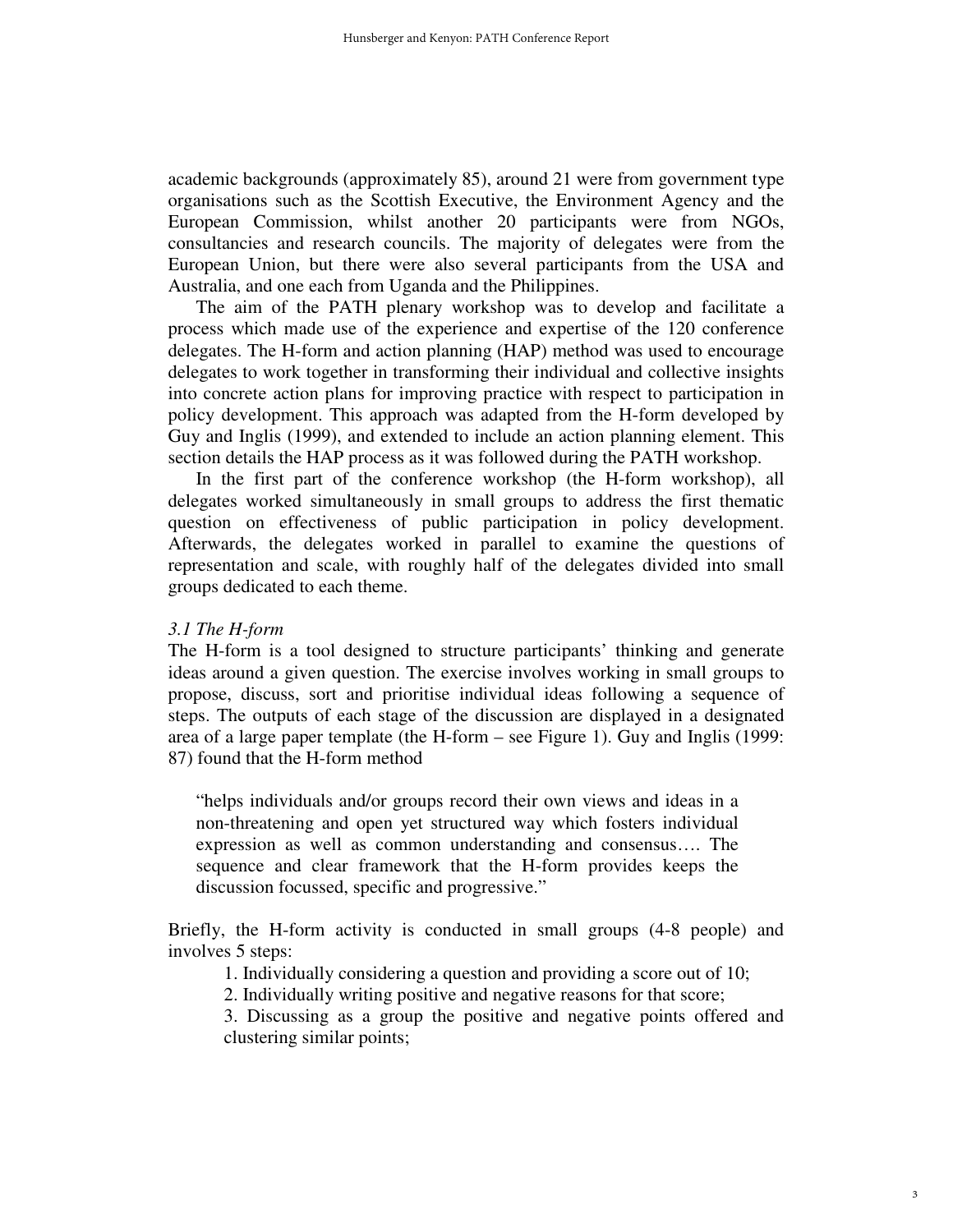- 4. Individually suggesting actions that could be taken to improve the score in future;
- 5. Ranking the suggested actions through voting.

**Figure 1:** Diagram of a completed H-form (each '*x*' represents one vote)



For the H-form stage of the PATH workshop, approximately 120 conference delegates were seated around tables and asked to work in groups of 5 or 6 according to which of the following groups they felt best reflected their role: academic, practitioner, policy maker, or "other". Each group was given a large piece of paper with a blank H-form with the same question; various coloured pens; a commentary card; and a stack of sticky notes.

A pilot workshop held before the conference showed that the introduction explaining the scope, purpose and outputs of the session was very important. Delegates taking part in the PATH workshop were informed that by including the session in the conference the organisers wanted to:

- "practice what we preach" in a conference about participation;
- make the most of 120 people interested and experienced in participation;
- develop useful outputs for the EC funded PATH project; and
- bring a novel and relevant session to the conference.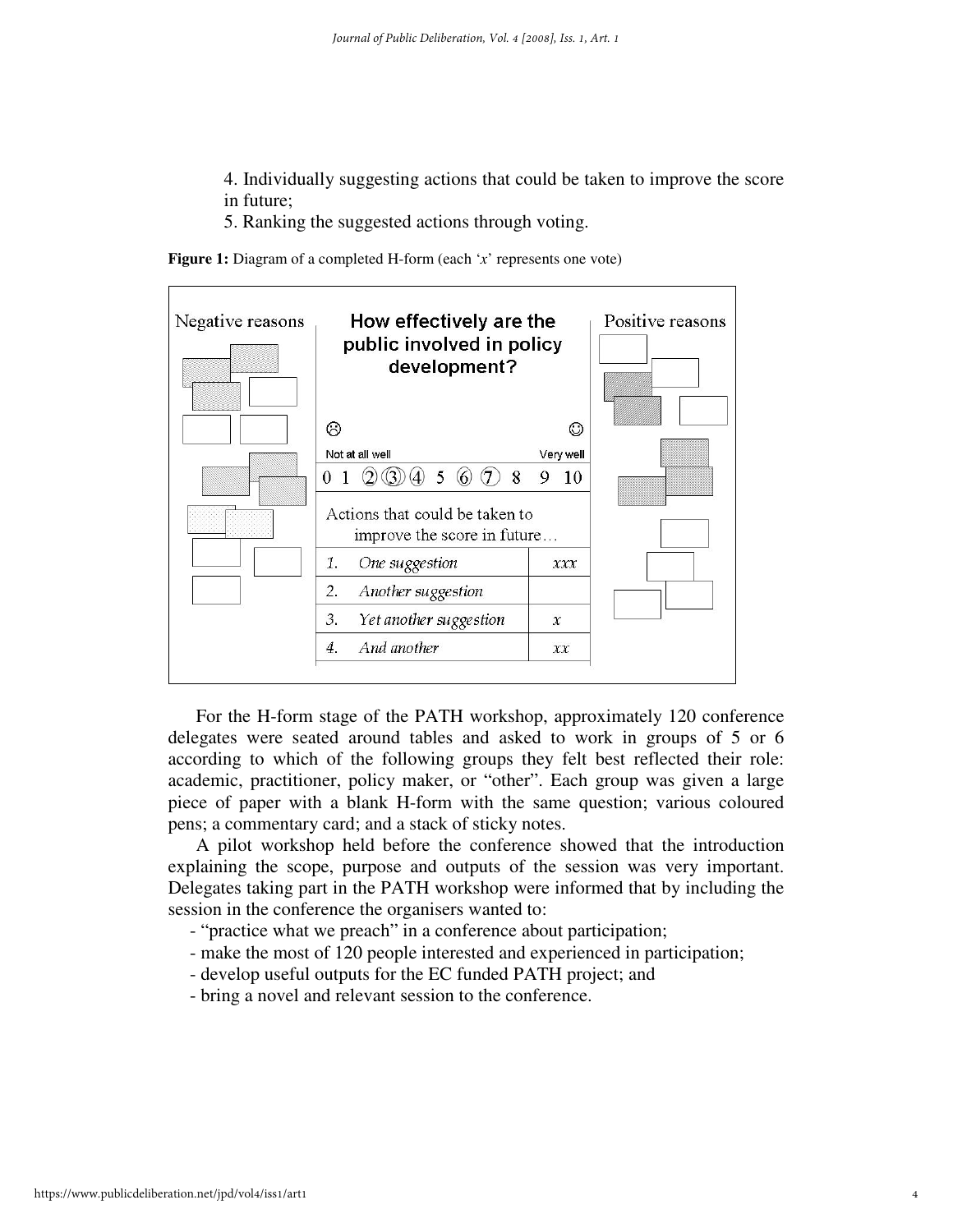The facilitator told the delegates they would work through an H-form to develop three issues of interest to PATH: participation in policymaking; scale and participation; and representation in participation. Going through the H-form would lead to ideas and suggestions which would be used in action planning in the second part of the workshop.

The facilitator gave a sequence of instructions while participants worked in their groups. A timer with a loud bell signalled the time limit for each task. When the timer went off, instructions for the next task were given. Participants were asked to write any concerns, assumptions and comments they had concerning the workshop on the commentary card provided.

The following instructions were given to participants:

1. Using a pen (each delegate to use a different colour), mark your individual score on the line between 0 and 10 for the question "How effectively are the public involved in policy development?" (1 minute)

2. Each individual should take 3 sticky-notes. On each, write a positive reason for your score. Why did you not give a zero score? Stick these on the right side of the paper under "Positive reasons". (5 minutes)

3. Take 3 more sticky notes. On each write a negative reason for your score. Why did you not give the maximum possible score? Stick these on the left side of the paper under "negative reasons". (5 minutes)

4. Each individual should read out their positive and negative reasons, without a long discussion, but clarifying the idea if necessary, to the rest of the group. Move the sticky notes around to group similar reasons. Add additional reasons if they arise. (20 minutes)

5. Consider whether your individual score has changed. Using the same coloured pen as before, mark your new score on the line between 0 and 10. Join your 2 scores with an arrow. (1 minute)

6. Each individual in turn should suggest ONE action that could be taken to improve the score in future. One person should write these actions below the centre line in a grid format with an empty box to the right. (5 minutes)

7. Each person has 3 votes. Use your votes to show which actions you think would be most effective. You can distribute your votes evenly, or cluster them in support of one action - whatever you feel shows which actions you think are most effective. (3 minutes)

8. On the table there should be a coloured sheet of paper with 2 headings. Under "Suggested Action" write the action with the most votes. Under "Why is it important?" write why that action is important. Please leave all the papers on the table. These will be used in the action planning phase of the workshop. (2 minutes)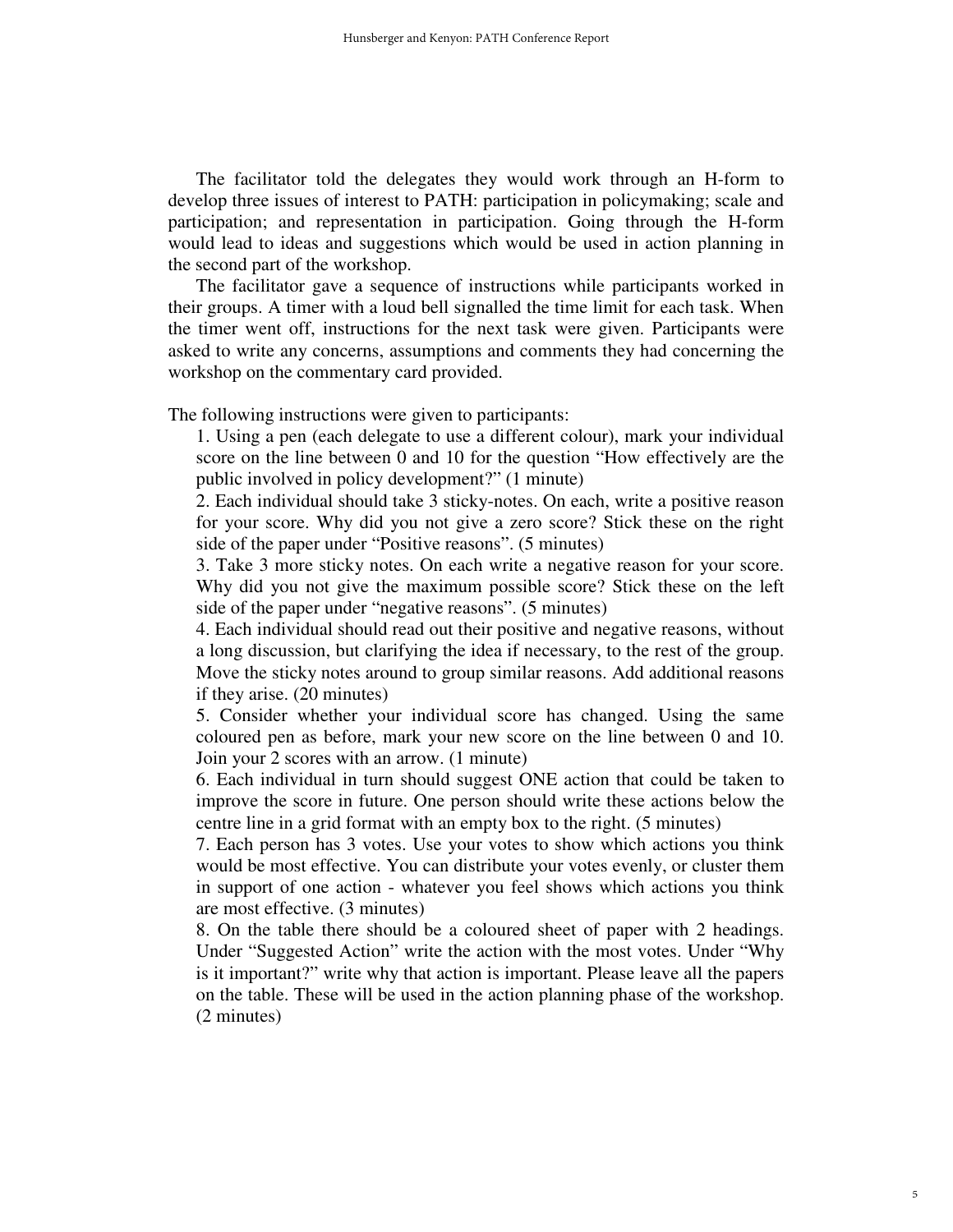These eight steps together with the introduction took around one hour. After a short break, delegates were asked which of two further issues they would like to discuss: scale or representation in the context of participation. Individuals were asked to sit with people who were interested in the same topic. The "scale" groups were given a blank H-form containing the question: *How good are participatory methods at involving people at multiple scales?* Meanwhile, the "representation" groups were given a blank H-form with the question: *How well are different values represented in participatory processes?* 

Also on the table was a sheet with full instructions on how to complete the Hform. The groups were asked to go through the H-form at their own pace, following the same procedure as in the previous exercise, and referring to the instruction sheet. Delegates were given around 50 minutes to do this.

Once the H-form process was complete, delegates were thanked and informed of the second phase of the workshop – action planning – discussed below.

#### *3.2 Action planning*

The PATH workshop extended the H-form approach by integrating an action planning element into the process. Action planning aims to progress the outputs from a structured discussion into a practical plan of action. In order to achieve this, high-priority action ideas from the discussion are selected, similar ideas are grouped together and the participants work in small groups to discuss and elaborate the practical aspects of one action at a time.

The task for the action planning stage of the PATH workshop was to develop 3 action plans, one for each of the thematic areas of the workshop. These aimed:

1. To improve the participation of the public in developing policy;

2. To improve representation of different values and interests in participatory processes;

3. To enhance the use of participatory methods at multiple scales and levels.

Following the H-form stage of the workshop the facilitators compiled the "top" suggested action from each group (those that had received the most votes), clustered together suggestions that were similar and displayed these on large boards in the main meeting room.

When delegates undertook the action planning stage on a subsequent day of the conference, each suggested action was placed in a plastic wallet along with the answer to the question "Why is it important?" from the H-form activity. Four further sheets were included, headed: *Who* should be responsible for what, to make it happen? *How* can they do it or encourage it to happen, using what resources? *When* should it be done? How will we know when it is *done*? The wallets were distributed 3-4 on each conference table, where delegates formed small groups to work through the actions on their table in an order of their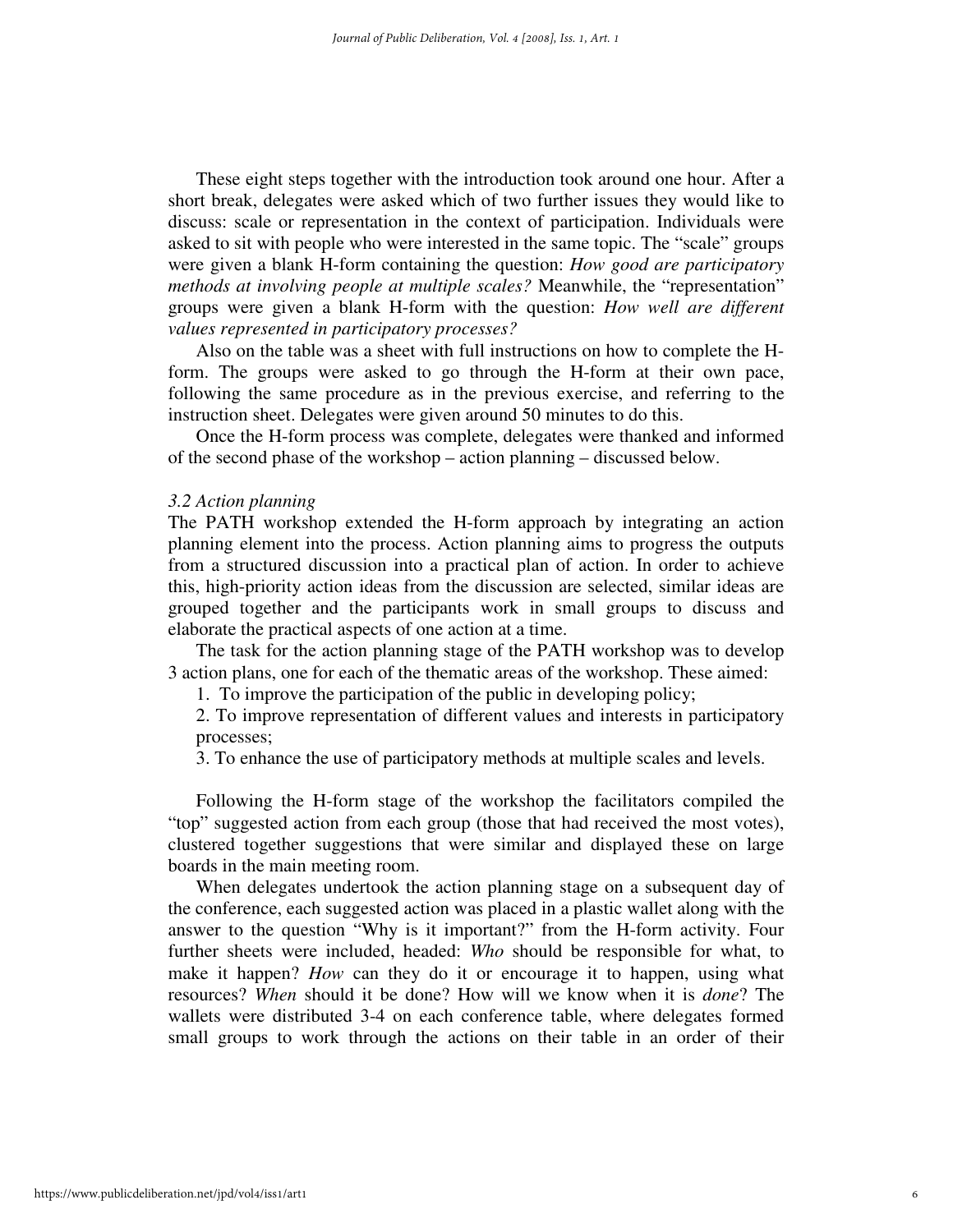| <b>Action</b> | Why?       | Who should do    | How?               | When?     | Done!      |
|---------------|------------|------------------|--------------------|-----------|------------|
|               |            | what?            |                    |           |            |
| Actions       | Why is it  | Who should be    | How can they do it | When      | How will   |
| from H-       | important? | responsible for  | or encourage it to | should it | we know    |
| form          |            | what, to make it | happen? Using      | be done?  | when it is |
|               |            | happen?          | what resources?    |           | done?      |
|               |            |                  |                    |           |            |
|               |            |                  |                    |           |            |
|               |            |                  |                    |           |            |
|               |            |                  |                    |           |            |

choosing. In this way they developed answers to the strategic questions shown in Table 1.

**Table 1:** Action planning table

Once completed the sheets were stuck on the wall so that three large action planning matrices were displayed in the conference plenary, one for each issue. The outcomes of this process are discussed below.

#### **4. Outcomes**

This section presents the positive aspects, negative aspects and recommended actions that the conference delegates put forward during the H-form workshop to address each of the three guiding questions in turn. Here all of the suggested actions are considered regardless of the relative priority that the delegates later assigned to them (in contrast to section 5, where only those actions that were prioritised through group voting are considered). This summary allows us to trace the progression of thinking and identify emergent themes as they developed throughout the process.

#### *4.1 Effectiveness*

All conference delegates who took part in the H-form workshop (about 120) worked in small groups to consider the question, "how effectively are the public involved in policy development?" Delegates identified several positive signs of effective public involvement in participatory exercises, stating that participation is currently taking place (including voting), that the public has shown a strong interest in such involvement, and that participatory efforts can and do make both substantive and normative contributions to decision-making. Existing participatory methods, continued innovation in methodological development and the role of a free media were also mentioned as positive factors that encourage effective public involvement in policy development.

On the negative side, delegates noted a lack of evidence of full public involvement in decision-making in ways that transcend the electoral process.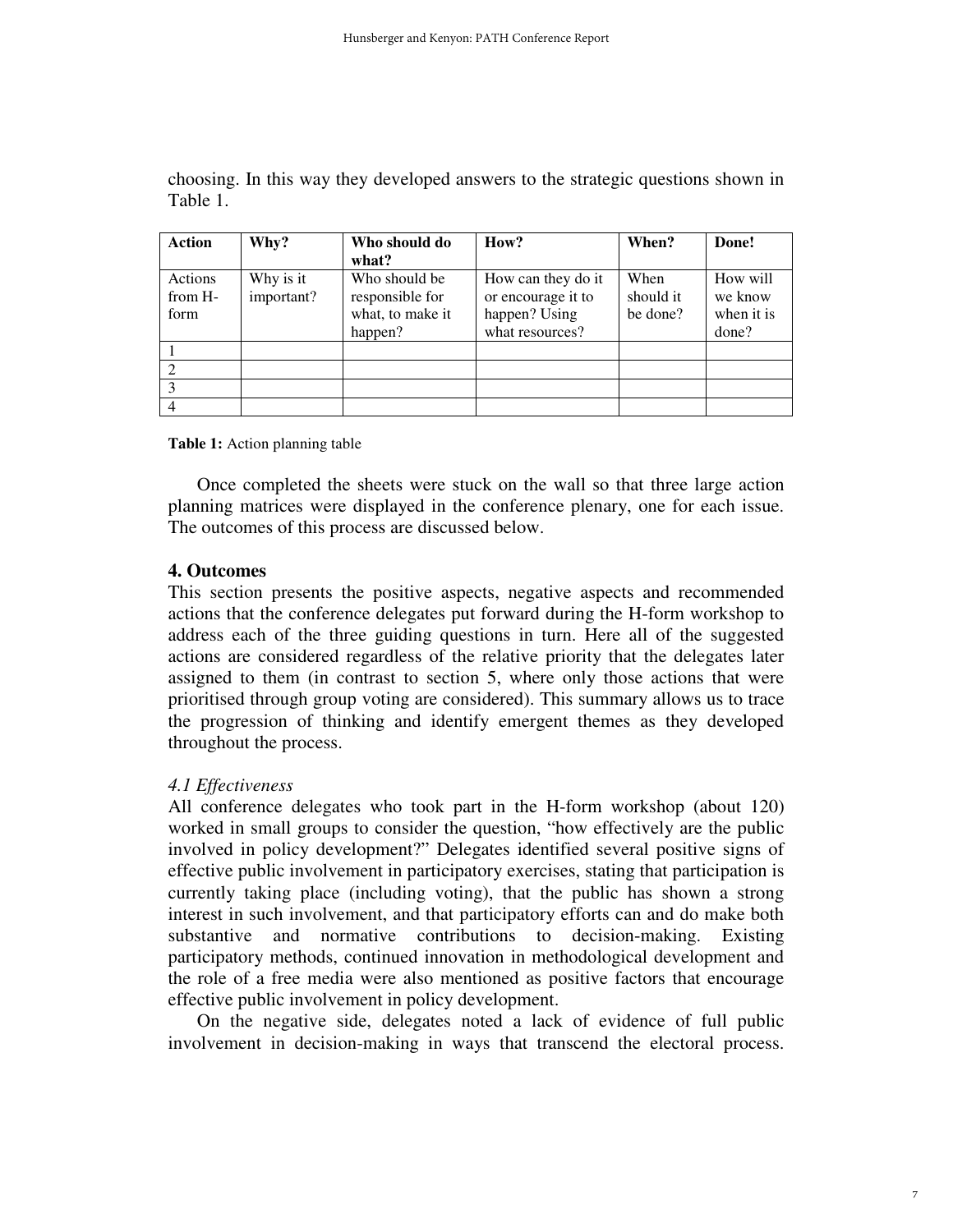Some felt that public interest in participation remains relatively low, and is matched by a lack of political will to involve the public. A key set of concerns was raised around substantive issues, with participants questioning how much of a difference public involvement actually makes. Some contended that the results of public involvement are not always used; policies may effectively be made before participation begins, and public involvement may be used to legitimise decisions that have already been taken. Others cited time and resource constraints, together with a lack of relevant institutional structures, as impeding the success of participatory initiatives. Finally, representation and power issues were raised, with delegates noting that some groups tend to be ignored in participatory processes, while vested interests and economic agendas can both dominate processes and skew their outcomes.

Conference delegates proposed a range of actions for improving the effectiveness of public involvement in participatory processes. With respect to the use of participatory methods, they suggested clarifying the objectives of participation, describing what constitutes good practice, making better use of information technologies (IT), and learning from past experiences. Education and shorter working hours to afford people the time and know-how to participate were proposed as strategies for institutionalising participation within society. Several delegates suggested increasing the transparency and accountability of decisionmaking through means such as creating rules that would oblige decision-makers to account for public will and require documentation of what factors led to particular decisions. Some delegates called for increased understanding of the resource needs of participatory processes as well as improved communication of their benefits, perhaps through celebrity involvement. Institutional changes were sought in the form of improving and clarifying the mechanisms and structures for incorporating participation into decision-making. Delegates also proposed methodological development specifically targeted at improving the representation of marginalised groups. Finally, more fundamental shifts such as changing the power structure of society and including heterodox economists within policymaking were suggested.

As noted above, these suggested actions were prioritised through voting and a smaller number were taken forward into the action planning stage of the workshop. Of the eight actions that were developed into the final action plan for improving effectiveness of public involvement in policy development, all deal with institutionalising or creating more formal structures for participation in some way. Some of these actions focus on decision-making organisations specifically and others on society more widely. However, as noted in the discussion section, delegates also expressed a desire to critically examine when participatory methods are suitable and when other approaches to decision-making may be more appropriate.

8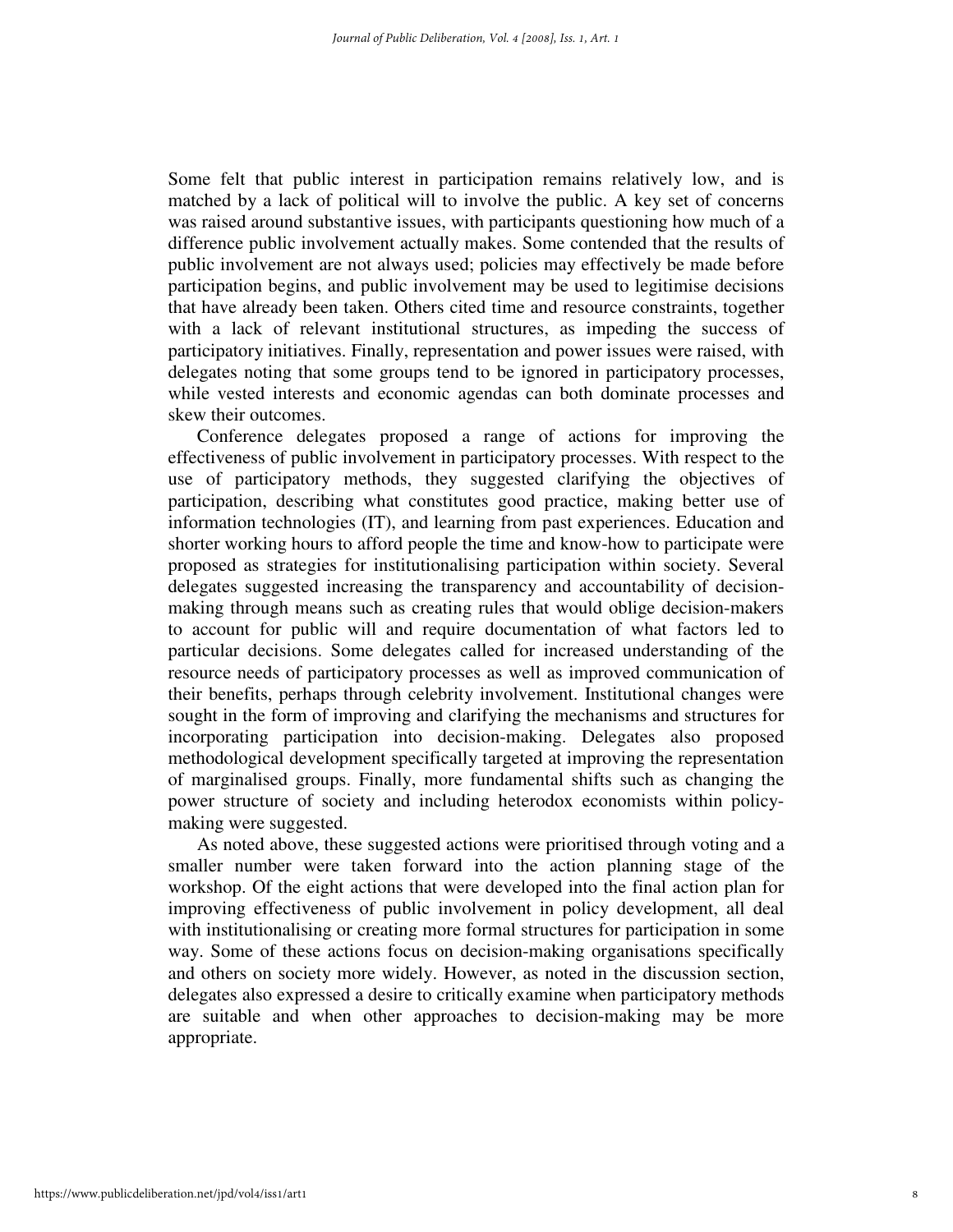One of these recommended actions was to institutionalise participation within society through increased emphasis on civic participation in the formal education process. Three other actions addressed practical difficulties related to public involvement in policy development with the aim of making involvement easier: first by removing barriers to participation by providing increased logistical support, second by increasing incentives for participation, and third by building skills and capacity amongst organisers and decision-makers. Delegates also advocated building the skill base within policy-making organisations to understand the requirements of public participation and encourage greater use of participatory strategies within government ministries. Three other actions concerned the formal institutionalisation of participation: first by establishing an independent institution to facilitate participation, second by "converting" decision-makers to support participatory processes by addressing their fears about public involvement, and third by linking participation more closely with the policy development process through coordinated timelines and increased responsiveness to participatory outputs.

#### *4.2 Representation*

The PATH project aimed to explore how different values and interests are best mapped and represented in science-based policy formulation. In order to work toward better representation it is important to bear in mind different contexts and constraints, as well as to consider 'silent voices' such as children, social minorities, future generations and non-human animals (O'Neill, 2001). At the PATH conference 36 participants undertook an H-form exploration of the question, "How well are different values represented in participatory processes?" (Another small group chose to consider representation issues without following the H-form exercise by having a free-form discussion and taking notes, while a further 33 conference delegates tackled issues of scale using the H-form.)

Summarising the positive responses regarding the current state of representation, delegates stated that the benefits of multi-stakeholder processes are increasingly recognised and advocated by process organisers, decision-makers and participants alike. This view was supported by the statement that some processes have succeeded at eliciting the expression of many different values. Delegates attributed these positive examples to greater reflection about representing values on the part of process organisers, increased levels of institutional support, advances in methodological development and increased levels of public participation in such processes.

Negative aspects of the current state of representation in participatory processes that were identified include shortcomings in process design and framing, among them a lack of tools for accommodating values. Conference delegates noted that hidden values remain unaddressed within deliberative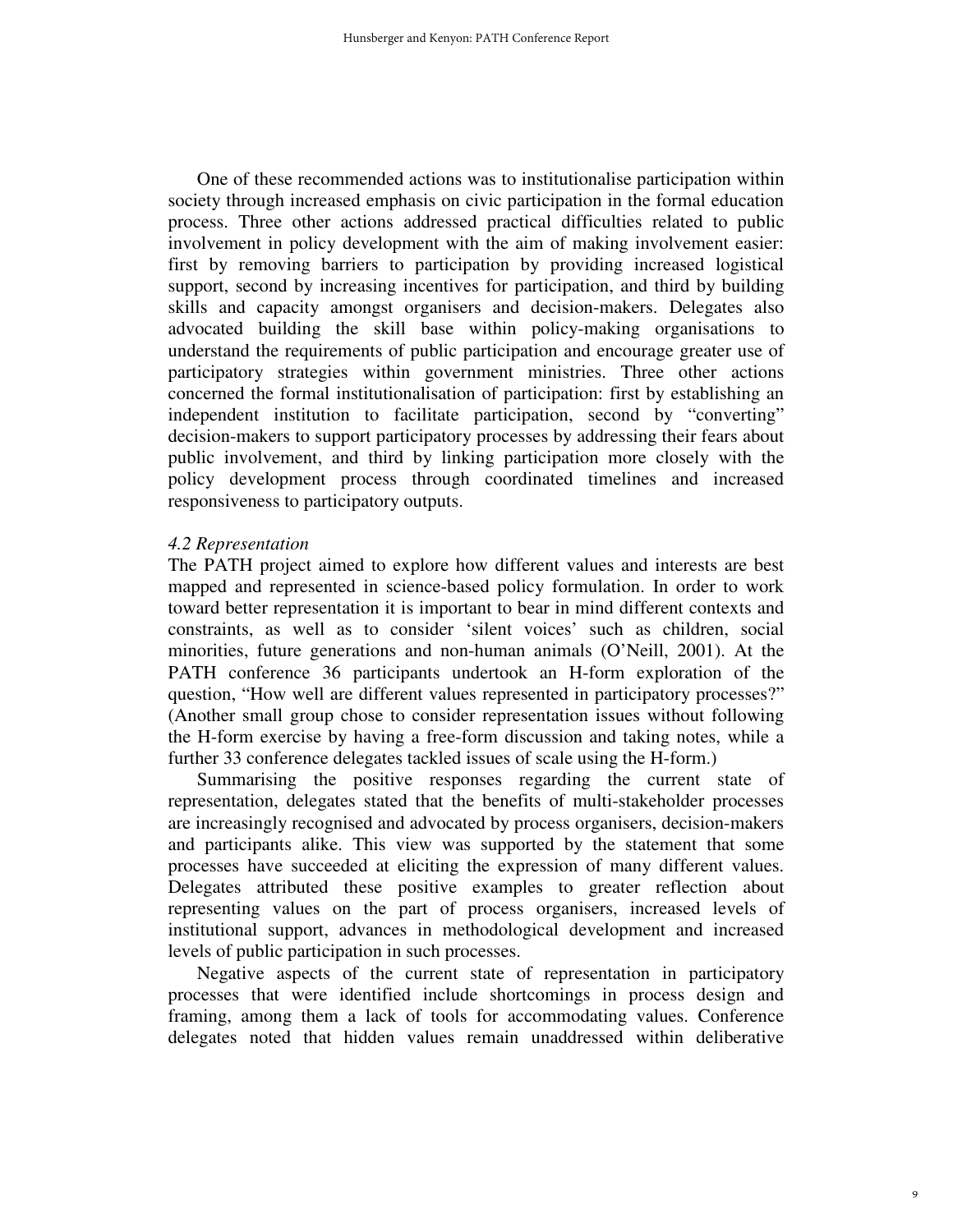exercises, confusion exists as to what constitutes a value, and participants may be unclear on their own values, hold complex combinations of values and experience changes in their values over time. Difficulty was identified in finding and involving all relevant actors. Participants noted that normative values tend to be undervalued relative to rational arguments due to institutional expectations. Correspondingly, it was suggested that some participants tend to dominate participatory processes while others may suppress their own views if they feel these will not be socially acceptable to the group.

The actions suggested to improve representation of values in participatory processes can be clustered around the themes of methods, substantive and practical issues. Regarding methods, delegates proposed focusing efforts on better integrating quantitative representation and qualitative differences in values, articulating values so that they can be expressed and taken into account, and incorporating opposed values. Delegates also suggested that stakeholder analysis should be conducted in a way that recognises the complexity of individual participants' positions, while recruitment should focus on values, not demographics. It was recommended that the participation of under-represented groups be promoted through education, logistical support and financial subsidies. Substantively, delegates recommended clarifying how values would be treated in participatory processes, including showing the links between facts and values and making it clear to participants how each will be counted in decision-making. Further actions suggested here include minimising the influence of the organisers' values by involving the public in framing the process as well as by making an effort to reveal the values embedded in science. In practical terms, extending the time frames of participatory initiatives, allocating more resources to them, and running multiple processes on the same issue simultaneously in order to represent more values were put forward as possible strategies for improving practice.

Eight priority actions for improving representation of values within participatory processes were selected for action planning. These indicated importance in four areas: developing methods to identify, develop and discuss values in participatory processes, ensuring that process organisers' and facilitators' values are minimised in designing and running the process, getting the 'right' people involved in the process, and finally ensuring that the outputs from participatory processes are considered during the process of policy making. However, due to constraints in the time available and the number of delegates working on the question of representation, only four actions were developed into a full action plan. The four fully developed actions focused on improving methods, minimising organisers' values, and involving an appropriate range of participants. They suggested action by a range of actors and organisations at different points in the decision-making process. As in the action plan on effectiveness outlined above, prominent specific recommendations included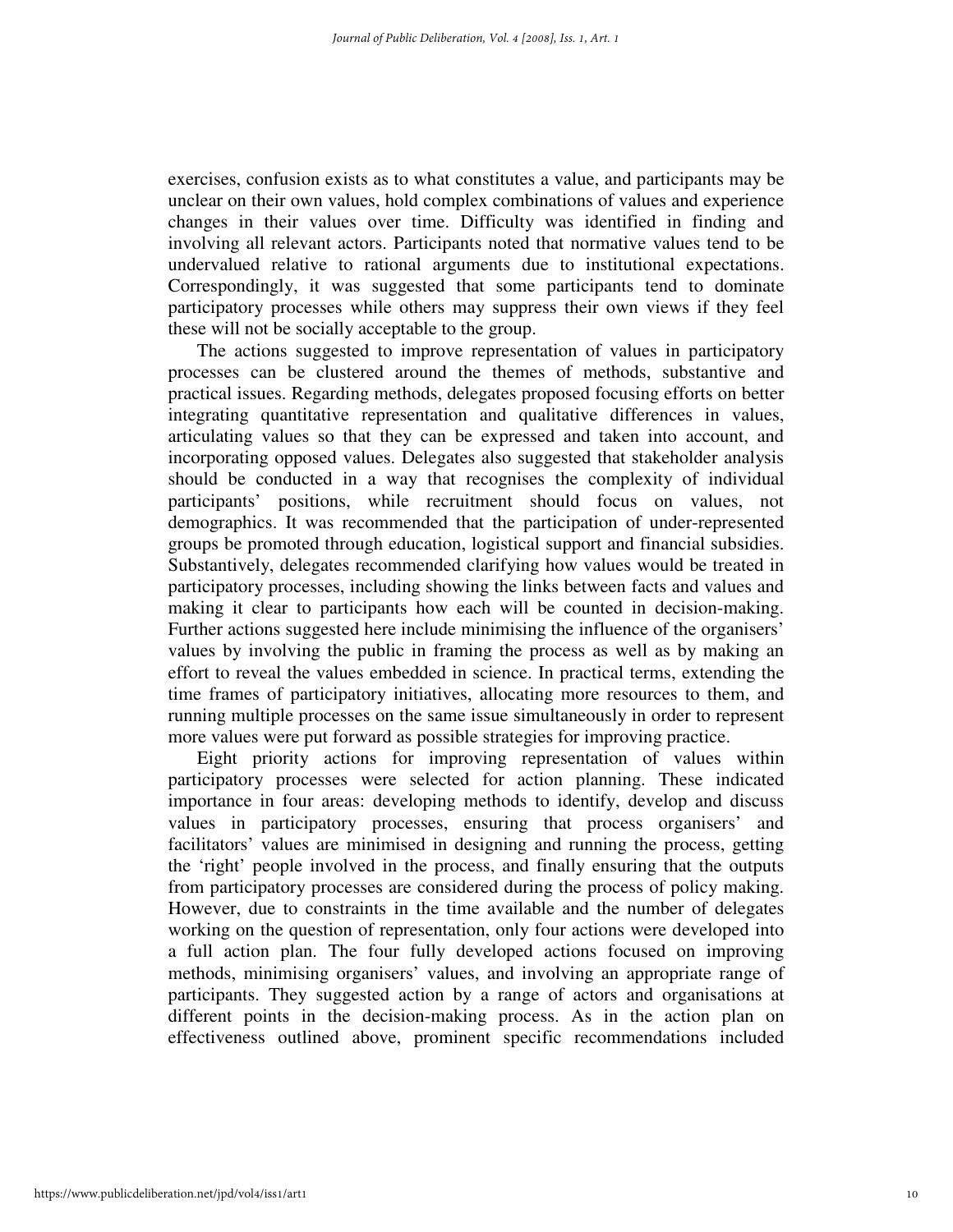increasing education related to participation, making more resources and logistical support available for participatory processes, developing improved methods and introducing participation at earlier and more timely stages of the decision-making process.

#### *4.3 Scale*

-

Delegates noted some positive aspects of past and ongoing attempts to carry out participatory processes at multiple scales. They acknowledged that processes to address this do exist<sup>1</sup> and cited increased interest in the issue of participation at multiple scales on the part of both policy-makers and researchers. Positive comments were also directed toward the flexible, diverse and adaptable nature of existing participatory methods, while continued methodological innovation and information technologies were seen to have potential to further facilitate participation at multiple levels.

On the negative side, delegates expressed that not enough large- or multiplescale participatory exercises have been attempted to date. Problems were noted in defining and accounting for all appropriate scales, while potential was seen to exist for conflict between the outcomes derived from various scales. Some contended that it is harder to funnel the outcomes of participation into decisionmaking at larger scales, and that large-scale processes are less transparent and more susceptible to manipulation by dominant groups. Challenges of representation were also seen to increase at larger scales. Finally, resource limitations in the form of both money and skills were seen to hamper efforts to expand the scale of participatory exercises.

Several suggested actions for improvement focused on methods and tools. Participants recommended devoting more research and practice to trans-national, large-scale and multi-scale participatory exercises, improving the sharing of experiences through conferences and online groups in order to facilitate learning from experience, and increasing the use and testing of information technology for participatory processes across scales. As in the discussions on involvement and representation, delegates proposed that potential participants be motivated through education and action for participatory democracy, beginning in schools. Further suggestions concerned increasing the transparency and accountability of decision-making, increasing the funding and resources available to participatory processes, and increasing institutional support for, experimentation with and communication about multi-scale participation.

<sup>&</sup>lt;sup>1</sup> Although specific examples were not named in the course of the H-form exercise, some of the delegates were professionally involved with large-scale deliberative processes that may have provided the basis for these statements, including Meeting of Minds: European Citizens' Deliberation on Brain Science (http://www.meetingmindseurope.org) and America Speaks (http://www.americaspeaks.org).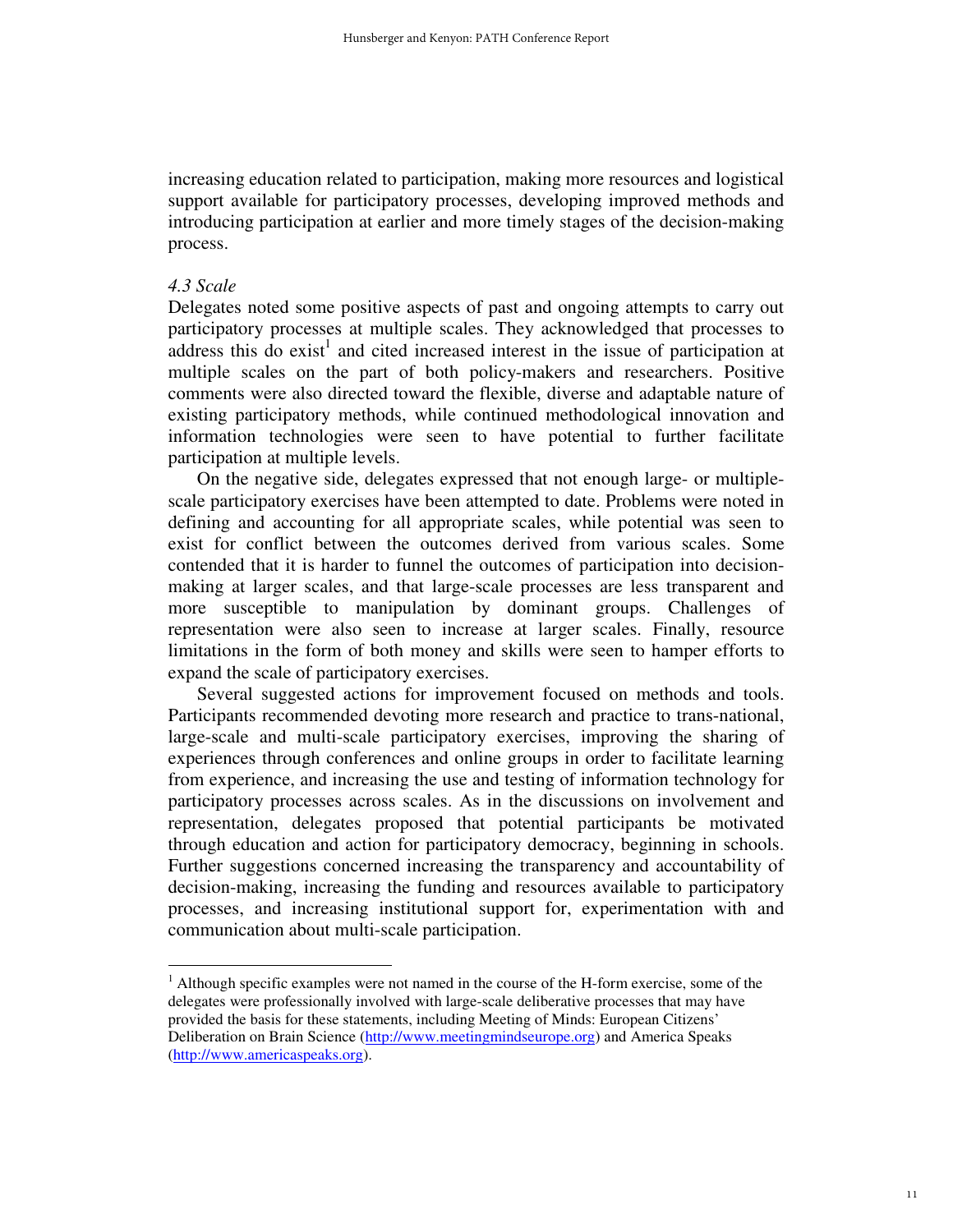Nine actions were prioritised for action planning, spanning a similar range of topics as the actions on effectiveness and representation. Once again, motivating the public through education about participation was put forward, as was increasing the level of resources allocated to participatory processes at multiple scales. Increasing the accountability of representatives was another recurring theme. As with the question on representation, only four of these suggested actions were fully developed into action plans that specified the recommended activities, actors, time frames and measures that could indicate successful completion. These four actions were strongly focused on the goal of improving participatory practice at multiple scales through research, methodological development and communication of learning through networks. In particular, delegates recommended further research and experimentation to explore the potential of information technologies to facilitate multi-scale participation. Notably, one action point concerned assessing when participatory methods are most effective and when other strategies may be more appropriate.

#### **5. Discussion**

Two main topics will be considered here: the results of the HAP process and reflections on some benefits and limitations of the HAP method as it was used in the PATH workshop.

#### *5.1 Building on the workshop outcomes*

Considering the outcomes of the HAP workshop that were summarised in the preceding section, several common themes recurred across the discussions on the original questions concerning effectiveness, representation and scale. First, delegates stressed the need for greater institutionalisation of participation within formal decision-making structures and in broader society. Second, high priority was given to the importance of education in promoting public participation. Third, delegates addressing all three thematic questions spoke to the limitations on participatory processes that are imposed by resource constraints. Additional recommendations that recurred across topics were to continue with innovation and testing of methods, create and expand opportunities to share learning from past experiences, and improve accountability and transparency in decision-making in order to clarify the links between public input and eventual outcomes. Further, shortcomings in representing diverse participants and views were identified as areas for improvement in the discussions on both effectiveness and scale; therefore representation issues can be considered a central concern for improving practice in participatory processes.

Table 2 presents overlapping priority actions that were identified in the Hform activities for at least two of the three overall guiding questions. In this summary, all of the actions that were nominated for action planning were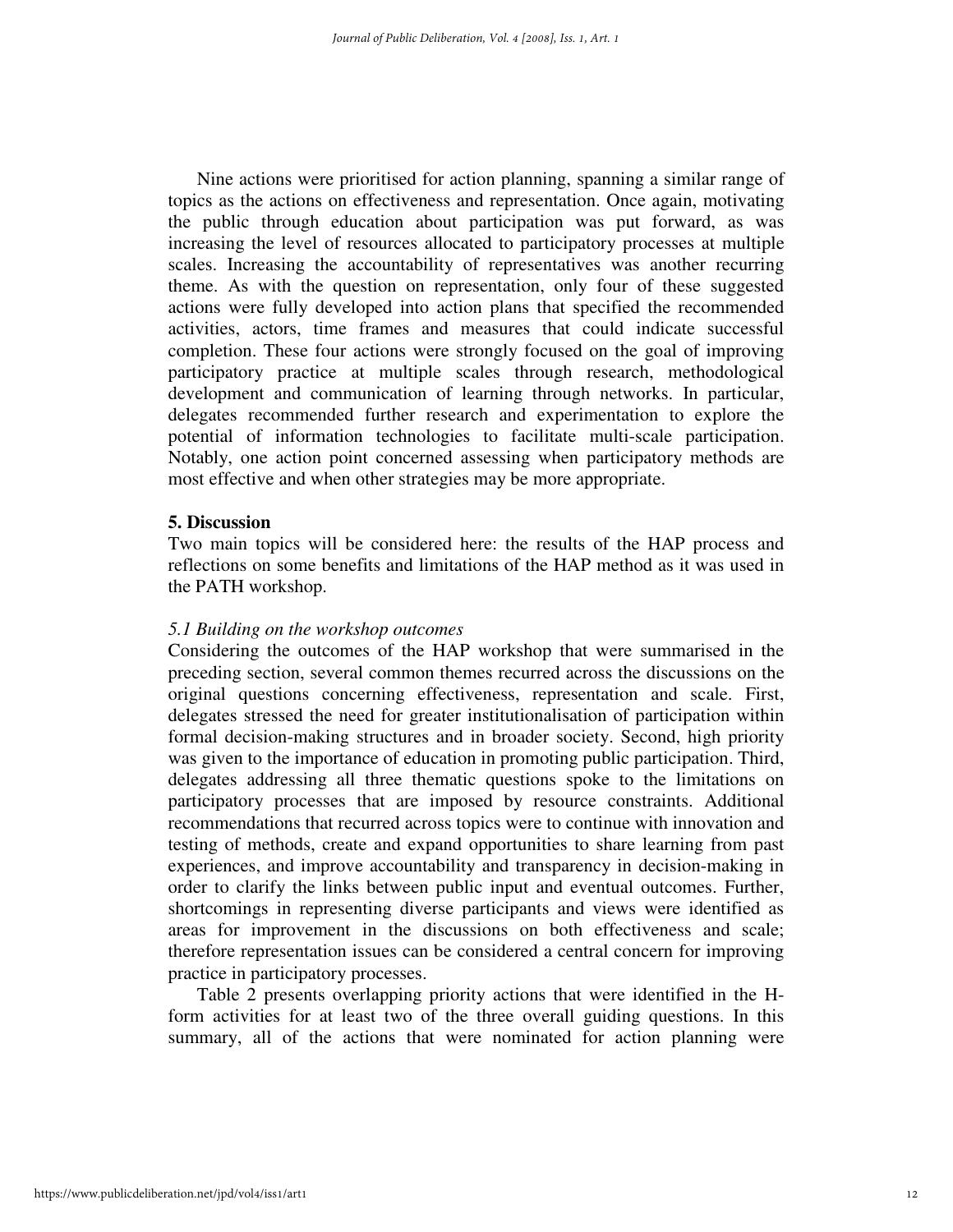included, regardless of whether or not they were eventually developed into full action plans. This means that each of the actions in Table 2 was identified (through voting) as a top priority within at least two small groups of delegates who were discussing at least two different topics. Many of these ideas were elaborated into action plans, but some were not. Given the time constraints, smaller number of delegates who were available to take part in the action planning workshop and random distribution of suggested actions among the groups that were present, we take the position here that it would be unfair to consider the (already prioritised) actions that were turned into action plans to have been selected through a second round of prioritisation that truly represented the views of the delegates. However, the combination of nomination by voting within the original (H-form) groups and the recurrence of these recommendations across topics provides sufficient justification to consider them the solid core of an action plan for improving the overall effectiveness, representation and treatment of scale issues in deliberative processes.

| <b>Theme</b>         | <b>Priority action</b>                                                             |  |  |
|----------------------|------------------------------------------------------------------------------------|--|--|
| <b>Methods</b>       | - Evaluate existing methods to identify what works in a range of situations (2)    |  |  |
|                      | - Clarify conditions under which participatory approaches are and are not          |  |  |
|                      | appropriate $(2)$                                                                  |  |  |
|                      | - Explore potential contributions of IT (2)                                        |  |  |
|                      | - Continue with innovation and experimentation to improve methods (2)              |  |  |
|                      | - Enhance learning from, and sharing of, past experiences (2)                      |  |  |
| <b>Encouraging</b>   | - Institutionalise participation in society through education in schools (3)       |  |  |
| involvement          | - Remove barriers and increase incentives for participation by increasing          |  |  |
|                      | logistical support and financial subsidies (2)                                     |  |  |
|                      | - Focus on involving under-represented groups (2)                                  |  |  |
| <b>Substantive</b>   | - Increase transparency by documenting factors that lead to policy decisions (3)   |  |  |
| aspects              | - Increase accountability by obliging decision-makers to account for public will   |  |  |
|                      | (2)                                                                                |  |  |
|                      | - Clarify objectives of participation and how participants' values will be treated |  |  |
|                      | in process $(2)$                                                                   |  |  |
| <b>Practical</b>     | - Increase funding and resources for participatory processes (2)                   |  |  |
| aspects              | - Include the public at earlier stages of the process and involve them in framing  |  |  |
|                      | the issues $(2)$                                                                   |  |  |
| <b>Institutional</b> | - Improve and clarify mechanisms and structures for institutionalising             |  |  |
| aspects              | participation in decision-making (3)                                               |  |  |

**Table 2:** Priority actions merged across the questions of effectiveness, representation and scale (number in parentheses indicates the number of categories in which the action was raised)

The extent of overlap among these actions suggests that concentrating resources and efforts on the actions that were raised across two or three areas would yield multiple benefits in terms of improving the practice of public participation in policy development by addressing several issues at once.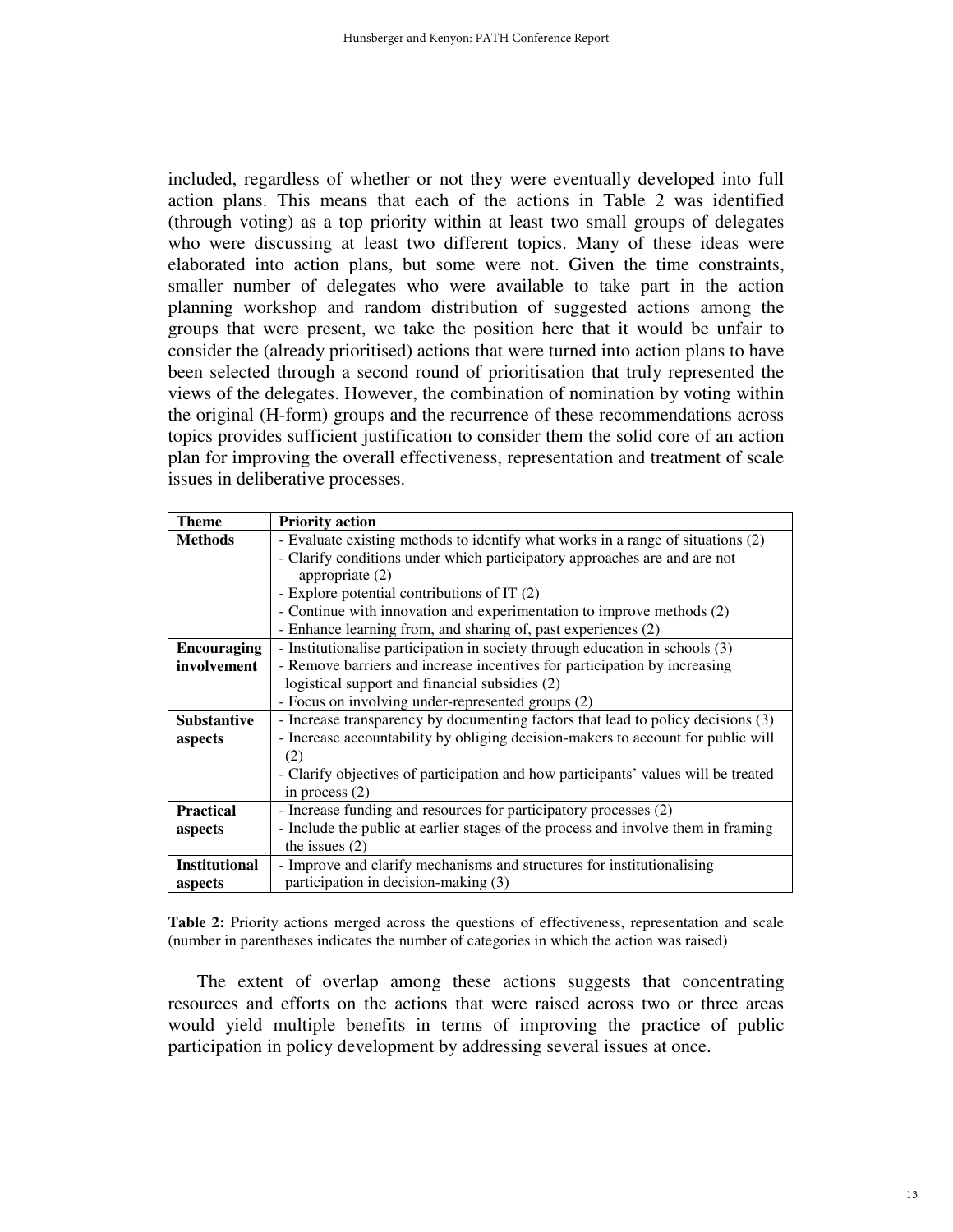It is worth noting two alternative views to those in Table 1 that were also prioritised for action planning (though they did not recur across more than one theme). First, one group of delegates maintained that using persuasion (e.g. through dialogue, lobbying or presentation of good examples) and capacity building would be a more effective way to increase policy makers' receptiveness to participatory approaches than formally obliging them to meet new requirements, whether through laws or guidelines. Second, some delegates disagreed with the goal of establishing what constitutes "good" or "best" practice with respect to participatory processes, arguing that such processes are too context-specific to come up with what might be interpreted as a universal formula for their success.

A striking feature of the action planning exercise was the delegates' sense of urgency. For nearly all of the recommendations that were elaborated into action plans, their group responses to the question, "*When* should it be done?" were either "now" or "as soon as possible". This speaks both to a strong desire for prompt action to improve practice in the rapidly developing field of participation in policy development and, given the levels of momentum and inertia that exist within governance institutions (particularly at large scales), the perception that early action is crucial in order to start what could be a long-term process of achieving systemic change.

Considering the question of how to measure progress toward accomplishing the proposed actions, delegates suggested several types of indicators that could signal whether or not the actions have been achieved in the future. These ranged from changes in the perceptions of actors involved in all aspects of participatory processes (participants, organisers and decision-makers) to more concrete outcomes such as changes in funding patterns, documentation that policy decisions have made use of public input, and the establishment of new institutions.

In order for these recommendations to move forward they must first reach various groups of key actors. These include academics and researchers as well as policy-makers, practitioners, civil society leaders and other stakeholders. Since this report is most likely to reach academics and researchers, here we consider which priority actions are most likely to be applicable to those who identify themselves with those roles (acknowledging that many people hold multiple roles). Academics and researchers are in a particularly good position to contribute to the realisation of priority actions for improving participatory deliberative processes in the following ways:

1. Methodological development (particularly theoretical development, evaluation of existing methods, and appraisal of situations in which participation is appropriate vs. when other approaches might work better);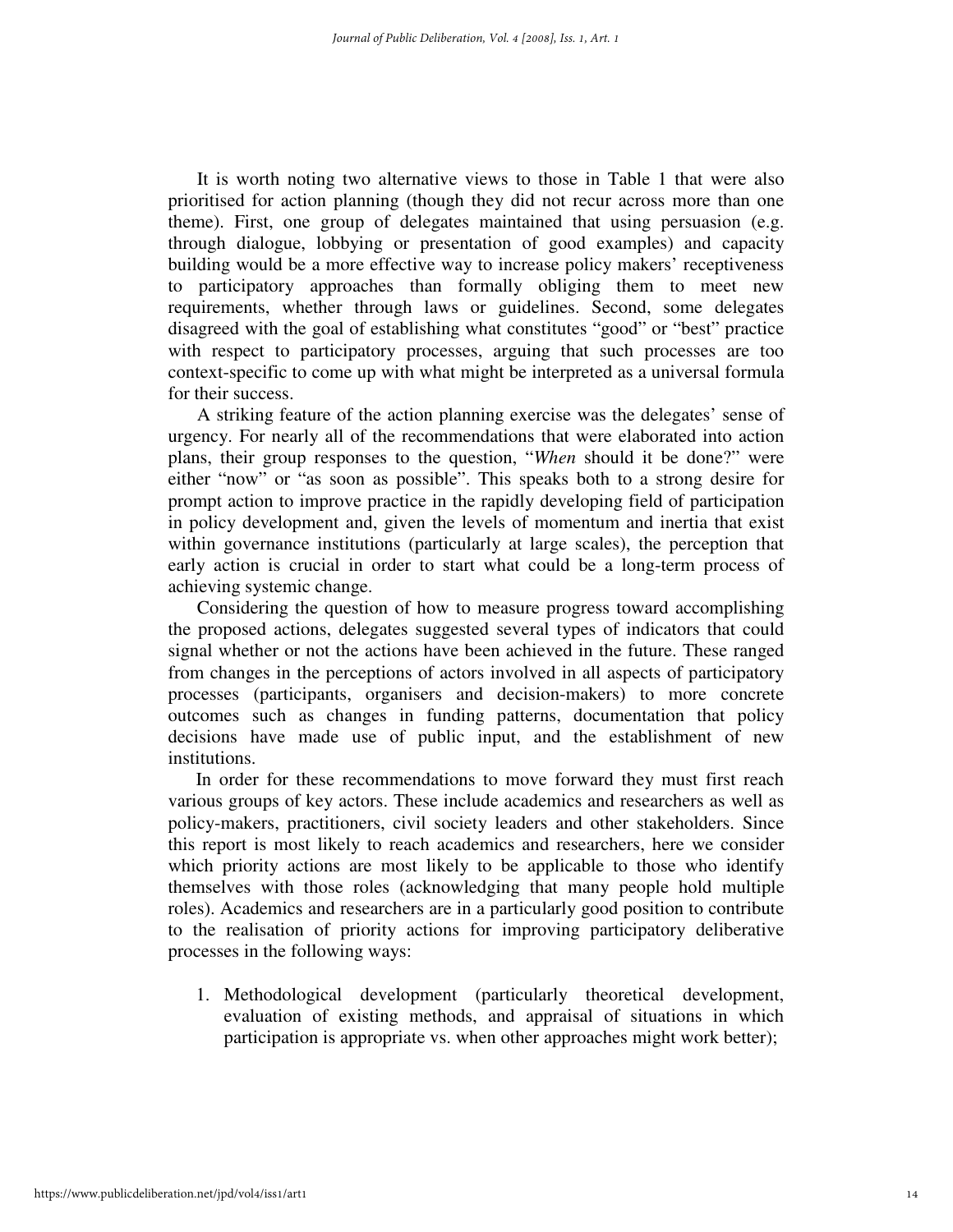- 2. Research into who is under-represented and why;
- 3. Active participation in networks, conferences and online groups to promote learning from past experiences;
- 4. For those within educational institutions, incorporation of deliberative democracy into classroom teaching and/ or curriculum development; and
- 5. Formation of partnerships in efforts to institutionalise participation within decision-making institutions and structures.

#### *5.2 Reflections on the HAP approach*

The HAP method provided a systematic way of exploring and progressing ideas for improving practice. Its emphasis on encouraging delegates to identify both strengths and weaknesses in current practice before recommending actions for change served to promote balanced thinking that was critical without being overly negative, as well as to suggest improvements that build on an awareness of strengths and resources that already exist. The guiding questions were provided to the groups, but the themes that have been used to cluster and discuss their ideas above emerged from the delegates' own responses and recommendations. That there was consistency in these emergent categories for the three aspects of each question (positive reasons, negative reasons and suggested actions) and across the three questions (effectiveness, representation and scale) suggests that different groups of participants identified similar priorities for improvement, even when considering different aspects of participation. However, as noted above there was still some diversity in strategic viewpoints represented in the final action plans.

One could conclude from this that the HAP approach created space for broad thinking across categories, enabling recommendations that had a degree of continuity without being uniform. However, it is also possible that HAP allowed or enabled some views to be expressed and not others. For example, delegates may have held back from voicing their full opinions if they suspected their statements would be unpopular with other group members, or if their personal views differed from the official position of the organisation they officially represented. It is difficult to take note of what was not said.

The H-forms did not produce consensus, either within or among the many small groups that took part in the workshop. Actions suggested by individuals were prioritised by a voting scheme in which each group member was allowed a certain number of votes to allocate however s/he wished (i.e. the votes could all be clustered on one idea to represent a strong opinion, or spread out between multiple actions). The actions that received the most votes were taken forward into the action planning stage. The proposed actions were not reworked by the groups to reflect collective opinion, nor necessarily supported (or in some cases, understood) by the members of a different small group who worked out the action plan for the idea. Thus, although several participants had to "approve" a proposed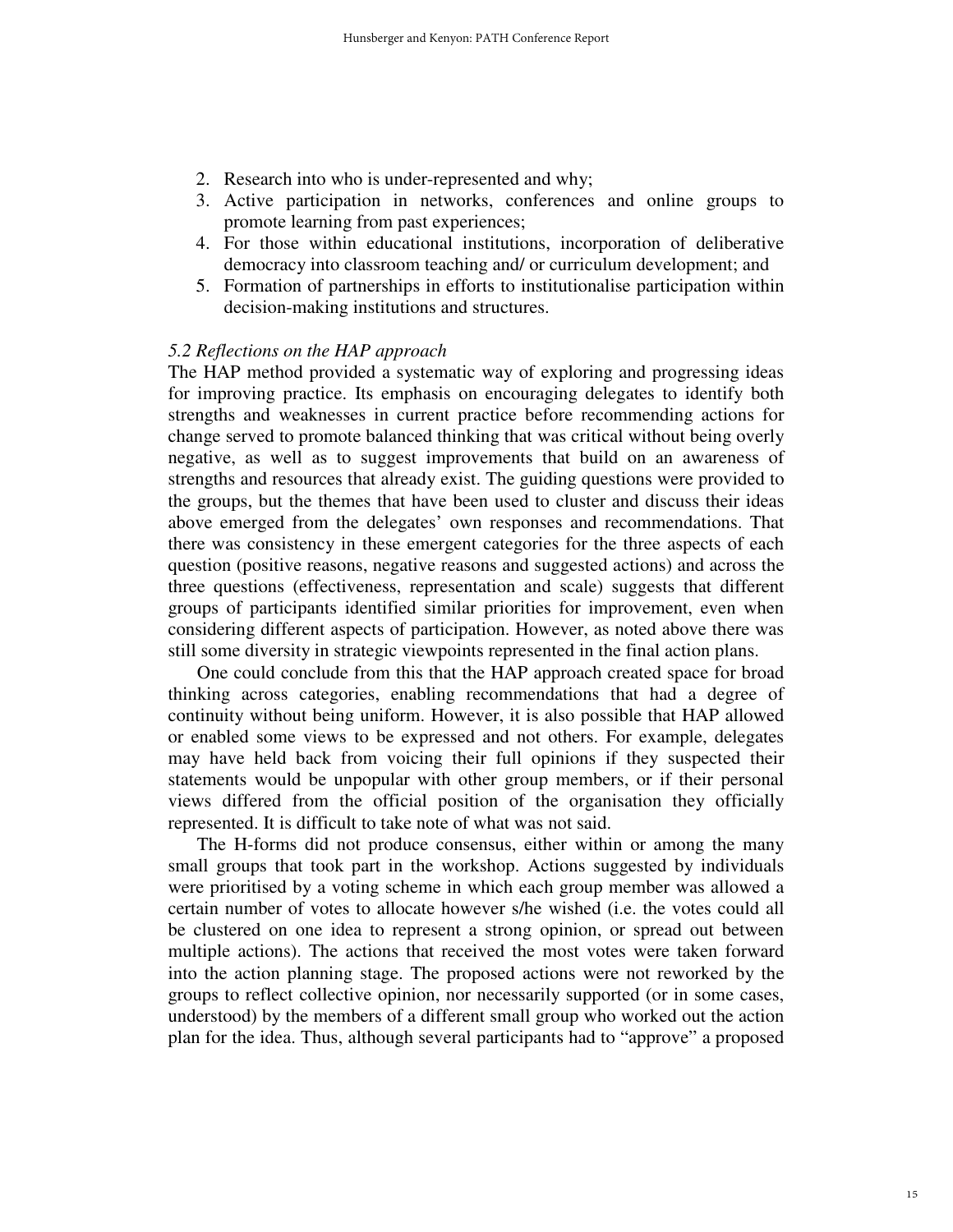action in order to see its action plan through to completion, there was little recourse for those who may have wished to expand, nuance or alter these individually-authored suggestions at any point in the process. (The completed Hforms were displayed during a lunch break so that participants could peruse each other's work and comment on others' ideas, but this was not a formal iterative step in the process.)

Given the time constraints under which the action plans were produced and the lack of formal evaluation and revision of the plans by the larger group, likewise the final action plans cannot be considered the consensus or even majority view of the 120 conference participants. Rather, they reflect a partial working-through of many recommendations that were identified and prioritised through the earlier H-form stage of the workshop. Finding a way to provide greater opportunity for comment and revision would represent one possible improvement to the HAP approach.

A further critique of the HAP method as it was used in the workshop concerns whether the 'right' questions were asked. Several participants lamented the broad scope of the questions and the fact that key words could be interpreted in multiple ways. The questions that were used were developed through consultation with several PATH partners, but not all of the delegates were invited to take part in their formulation. While it would have represented a major undertaking to ask such a large number of participants to generate and agree on questions for discussion during the workshop itself, nevertheless a higher level of participant input could have been solicited by the organisers when designing the workshop. Indeed, this would have satisfied one of the priority actions that emerged from the workshop itself – to involve participants earlier in the process and include their input in framing the issues to be discussed!

In summary, the H-form and action planning method proved to be a useful tool for structuring discussion and generating ideas related to three complex aspects of participatory processes. Modifications to the process could be made to improve the formulation of questions, allow more in-depth work on the action plans and provide greater opportunity for participants to review and perhaps revise each other's ideas, thus moving toward a more collective output.

#### **6. Conclusions**

The 120 PATH conference delegates who contributed to this assessment represented a range of backgrounds and affiliations including policy developers, researchers and practitioners, each with a strong history of involvement in participatory processes. Combining their insights, action priorities were identified for improving practice in participatory approaches to policy development. First, researchers and practitioners should devote efforts to further methodological development, evaluation and sharing of experiences. Second, public institutions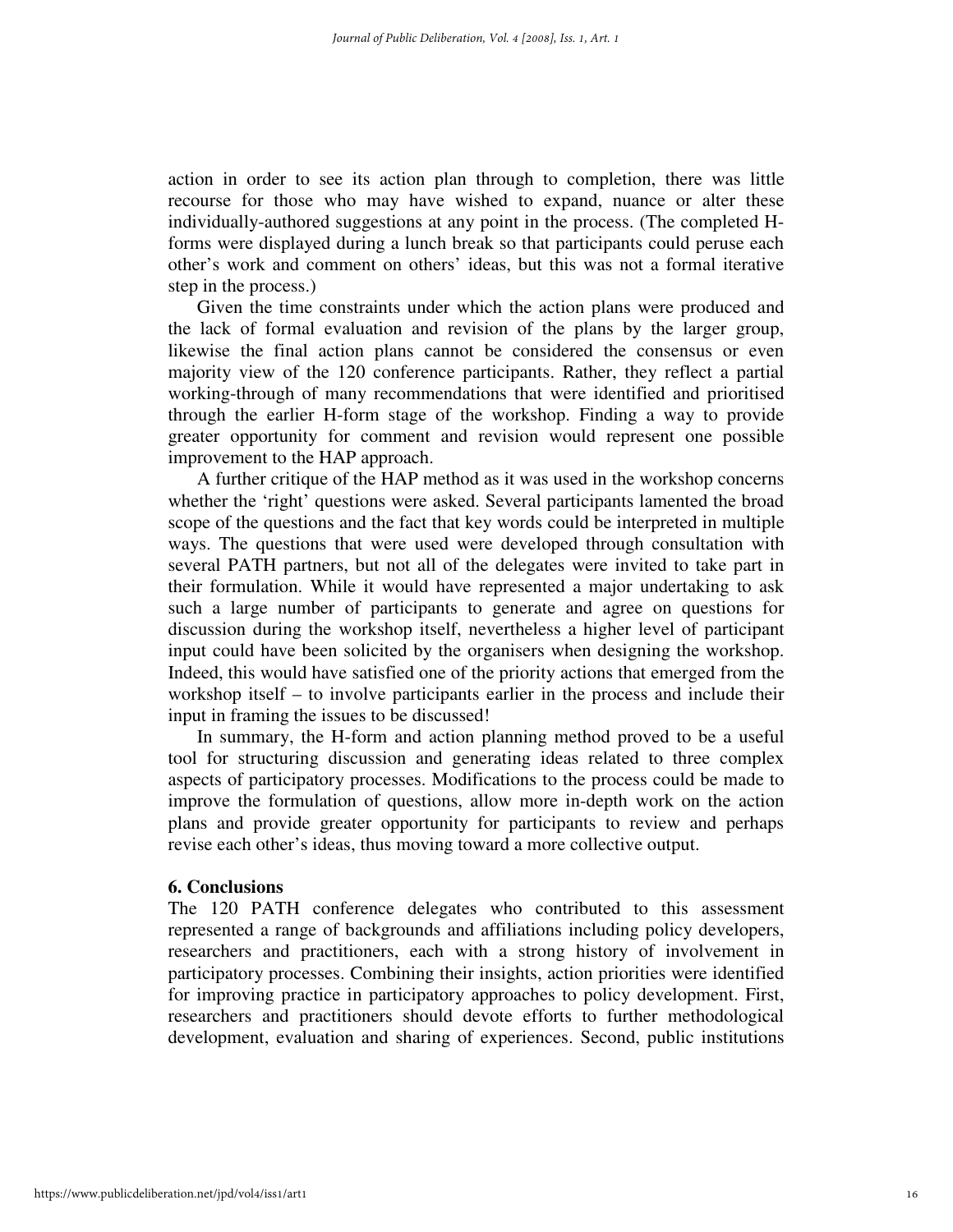should encourage greater public involvement through increased education, incentives and focus on under-represented groups. Third, governments and process organisers should substantively improve transparency and accountability by clarifying and strengthening the links between public participation and eventual decisions. Fourth, budget controllers should be persuaded of the value of meaningful public involvement in participatory exercises, and made aware that higher levels of funding and logistical support than have been allocated to date are needed in order to achieve this. Finally, institutional development is needed in clarifying and improving the structures and mechanisms that enable effective participation.

Academics and researchers can and should give particular thought to the contribution they could make toward meeting these objectives, and thereby improve the effectiveness and representation of public involvement in policy development at different scales. Performing methodological research and development, researching representation issues, participating in networks designed to share learning and forming partnerships to promote institutionalisation of participation represent particular opportunities in this regard.

#### **References**

Bulkeley, H. & Mol, A. (2003). Participation and environmental governance: Consensus, ambivalence and debate. *Environmental Values, Special issue on Environment, Policy and Participation, 12,* 143-154

Buttel, F. (1997). Social institutions and environmental change. (In M. Redclift  $\&$ G. Woodgate (Eds.), *The International Handbook of Environmental Sociology* (pp. 40-54). Cheltenham: Edward Elgar.)

Dryzek, J. S. (1990). *Discursive Democracy: Politics, Policy and Political Science*. (Cambridge: Cambridge University Press)

Durant, J., Bauer, M. & Gaskell, G. (Eds). (1998). *Biotechnology in the Public Sphere: A European Source Book*. (London: Science Museum)

Friedman, W. (2006). Deliberative democracy and the problem of scope. *Journal of Public Deliberation*, *2*, Article 1. Retrieved 19 February 2007 from http://services.bepress.com/cgi/viewcontent.cgi?article=1013&context=jpd

Gibson, C. C., Ostrom, E. & Ahn, T. K. (2000). The concept of scale and the human dimensions of global change: a survey. *Ecological Economics*, *32*, 217- 239